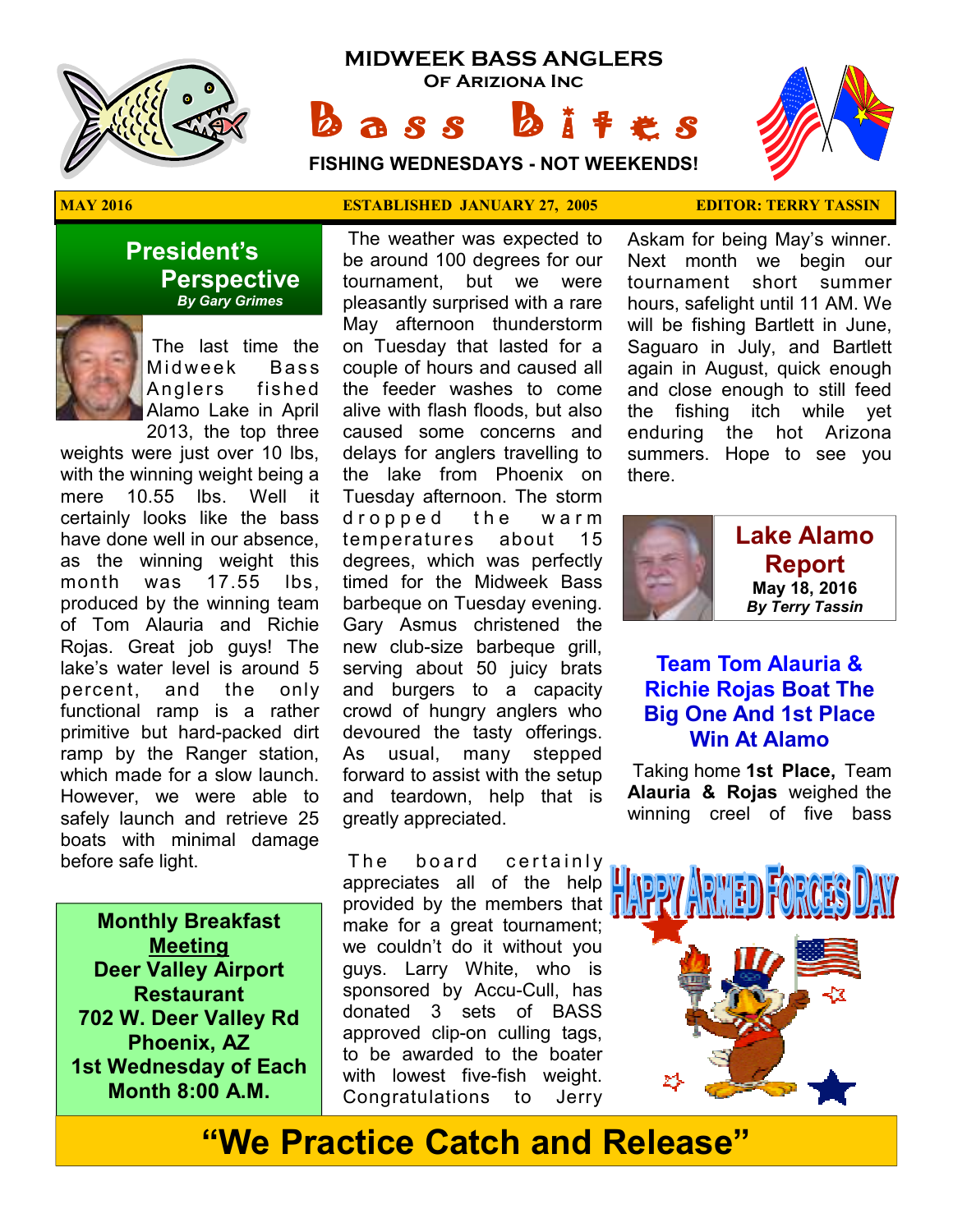#### Page 2

weighing 17.41 lbs. Of course, thanks to Tom Alauria, one of those five bass weighed 4.30 lbs which was good enough to also earn the team the prize for **1st Place Big Bass.** 



*1st Place Richie Rojas & Tom Alauria* 

#### **Next Meeting Next Tournament**

Our next club general meeting is scheduled for **Wednesday, 1 June** starting at 8:00 AM, at **Deer Valley Airport Restaurant**  (just one mile north of I-101 at the intersection of 7th Ave & Deer Valley Road). We hope you will come early and have breakfast together.

The next club point tournament will be at **Lake Bartlett** on **15 June 2016.** Club launch headquarters, weigh-in location, and tournament hours will be announced.

*Tom Alauria:* Wow, what a week! Another great turnout and tournament for this club. I showed up at the lake on Saturday which gave me an opportunity to spend a couple days pre-fishing. I've been coming to Alamo Lake for over 40 years and I learned a long time ago that when the fishing gets tough it's time to go flip. Richie Rojas and I worked two areas of the lake. We started off fishing the trees In 14 feet of water. We found the fish suspended on the trunks of the trees. We flipped Chigger Craws and the fish hit them on the fall. Our big fish was the second fish caught and we had our limit by 8 o'clock. We then went looking for bigger fish. We fished the brush near the Cholla ramp in 3 to 6 feet of water. We flipped Senkos weightless. My reels were spooled with high visibility 30 pound braid and 16 pound leaders. I found that if you didn't watch the line you missed half the bites. Richie and I had a great time. Richie you are a good stick and I'm happy we could fish together again.

### **Team Rick Brown & Rusty Murdock Grind Out A Limit And Finish 2nd Overall**

 In **Second Place** the team of **Rick Brown & Rusty Murdock** weighed five bass for a total weight of 15.34 lbs.

*Rick Brown*: I always enjoy fishing Alamo Lake. It would be nice to get some more water into the lake, but as long as the



*2nd Place Rick Brown & Rusty Murdock* 

fish bite, that's what matters. While prefishing on Tuesday, I got plenty of bites, from 3 feet to 15 feet of water, mostly around trees and sticks. The only thing I didn't know is the quality of the fish as I chose to fish "hook-less" in hope that they would still bite the next day. On tournament day Rusty Murdock and I tried a couple spots along the bank with no luck then we headed for the

**Fishing related websites** You can now register for tournaments online at www.midweekbassaz.com.

Looking for a new/used boat? www.bassboatcentral.com

Looking for tackle, boat parts, or just useful information about fishing? www.bbcboards.net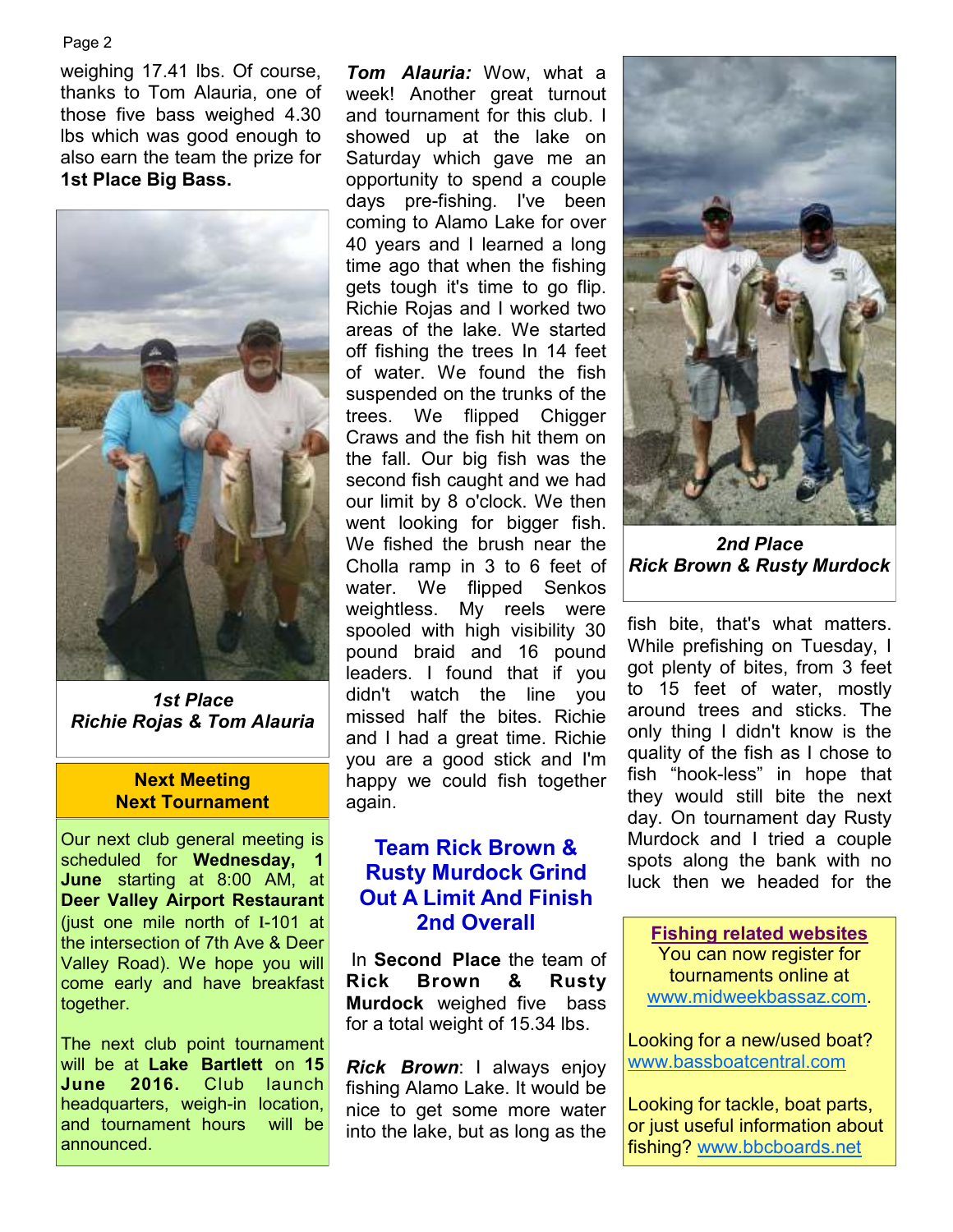trees to start flipping. It was not long before we had a really small limit in the boat, except for a 3 pounder that Rusty caught. After a couple of hours and slowly upgrading we decided to move and see if we could find some bigger fish. We headed to some shallow water only to get herded out by Gary Asmus and Terry Tassin. Gary was screaming about some invisible DNC (Do Not Cross) line, all in good fun sorta! I did manage to catch a 3.5 pounder on the way out. We decided to head back to our other spot around some friendly fisherman, LOL! We just kept catching and grinding it out until some bigger fish moved in. Eventually we had all 3 pounders in the boat.

 I had a great time fishing with Rusty. Thanks to Gary Asmus for his hospitality in putting Bell and I up in his new trailer. Congrats to team Alauria and Rojas for a great bag.

### **Gary Asmus & Terry Tassin Flip And Pitch to 3rd Place Overall**

 Team **Gary Asmus & Terry Tassin** weighed five bass for 15.07 pounds and took home

**Tournament Statistics** Fifty men fished 9 hours each, bringing 120 keeper bass to the scales for a total weight of 252.23 pounds with a 5.05 pound average total catch per fisherman. The average weight of each fish was 2.10 lbs. All but one fish were released back into the lake after weigh-in to fight again another day.

**Third Place** honors. Gary Asmus' 4.02 lb bass took **2nd Place Big Fish** honors.

*Gary Asmus:* What fun; I drew Terry Tassin for the first time. He's not as crusty in a confined area (my boat) and I had a great time with him. We prefished various areas of the lake and caught fish most

places, but the river was going to be my first choice for fishing on tournament day even though Gary Martlage had some great video of raging waters headed to the lake as a result of the Tuesday rain storm. The bite for us was green craws on 65 lb

braid line and hitting the base of a tree and then putting the bass in the boat. Pretty simple right!

*Terry Tassin*: Fishing with Gary Asmus was a lesson in "stick-toitiveness". We found the bite while prefishing on Tuesday and stuck to it all day long on tournament day. Gary laid out a trail on his graph on Tuesday so



*3rd Place Terry Tassin & Gary Asmus* 



m hooked on the bottom-l got to break the line"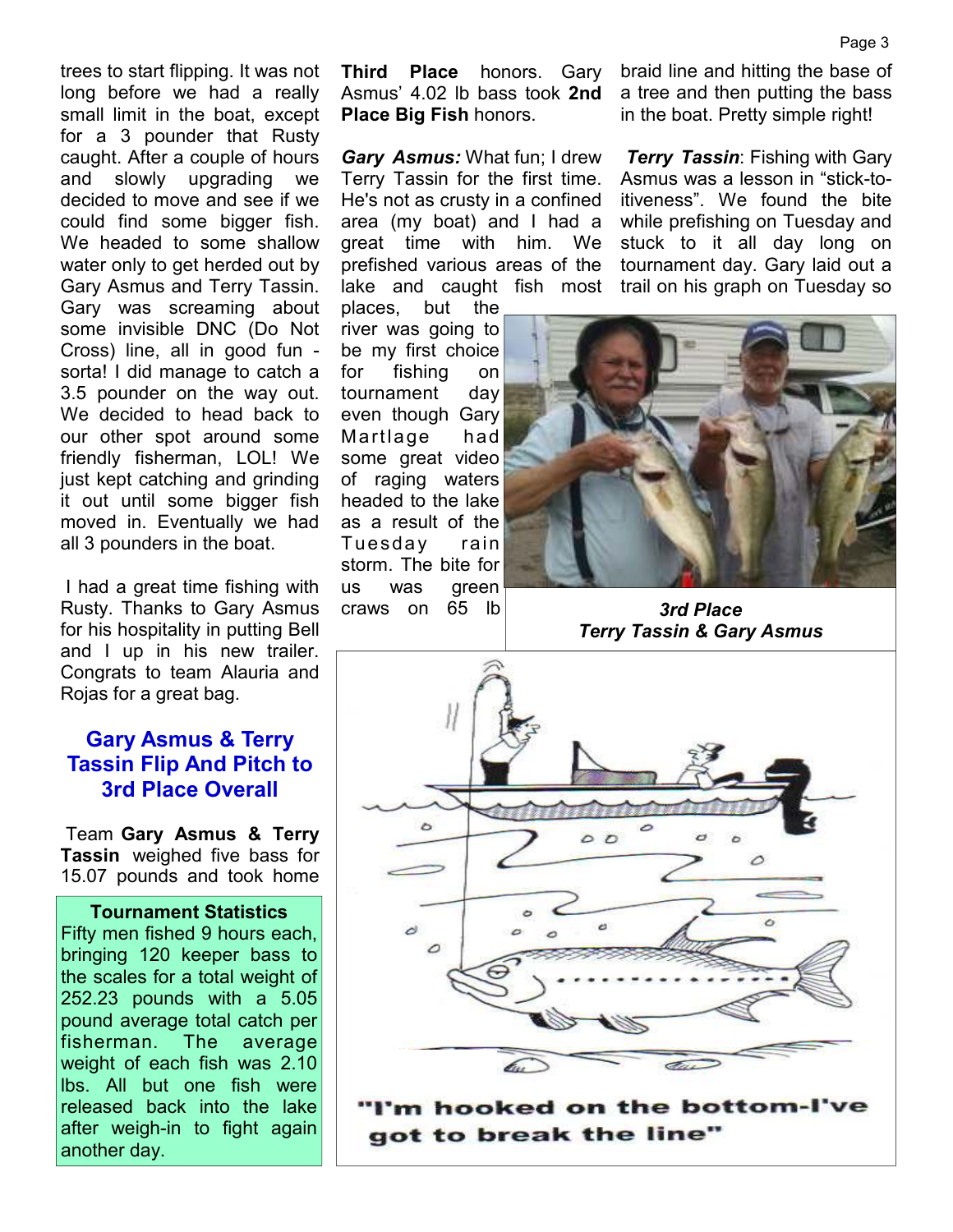when we "kicked" as the second boat out on tournament day he had a chart that led him straight to the honey hole at high speed.

 We fished in one to five feet of water in the larger trees. As Gary said, putting a green craw lure tight against the larger tree trunks in the shady spot at the base of the tree was the ticket to success. It sounds easy, however, it took a lot of flipping and pitching to catch the fish we put in the boat. Luckily Gary is in good physical shape and could stand the grind all day of standing on the boat's bow, running the trolling motor, and pitching a green craw to the base of every single tree in the upper end of the lake.

However, the same could not be said for me. After the first hour of the day my back was killing me and my feet felt like they were standing on hot coals. This caused me to stand and flip as much as possible and then sitting down and trying to pitch my lure to

the sweet spot at the base of trees until I felt strong enough to stand again – tough way to fish but it works when you have the right fishing partner.

 For all the co-anglers out there, if you fish with Gary I



#### **The Rules**  *By Gary Grimes*

 Just a reminder, this past February we changed the goon fish rule, here it is again: "During a tournament, if a team catches a goon fish so large as to not reasonably be expected to survive in the live-well all day long, or such fish is so large that it will affect the survivability of the bass if it is kept in the live-well all day long, then that fish may be weighed on the lake during the tournament and released. The weighing of the large goon-fish must be done by a team that is also fishing the Midweek tournament, but it has to be a team other than the team that caught the fish. A photograph is also recommended. After a weight is verified by both teams, write the weight down and release the fish. At the weigh-in, tell the Tournament Director what species you caught, how big it was, and who verified its weight. In the event that this happens to more than one boat during a tournament, if the weights of the two fish are within 10% of each other, then a tie will be declared (this is done because of using two separate scales) and the contestants involved will split the purse."

Also, for the newer members, please use the club issued black weigh-in bags for bringing your fish to the scales. This is done in order to minimize the time in line at the scale, and to help return all the fish safely to the water to be caught again.



*2nd Place Big Bass Gary Asmus - 4.02 lbs*

hope you like country western music – luckily I do. I had a great time fishing with Gary Asmus and hope to draw him again sometime.

# **Team Roger Root & Ernie Arvizu Lock Down 4th Place Overall Finish**

 Taking home **4th Place,** Team **Roger Root & Ernie Arvizu**  weighed five fish for a total weight of 13.46 lbs

*Ernie Arvizu*: Roger and l started our morning at the river tree stumps. First boat out was pretty cool but still didn't get there first; Gary and Terry beat us by a foot. We were the only two boats there for awhile and eventually some boaters joined us as time went on.

 I began with a chrome blade and white skirt spinnerbait. My second cast along side a tree stump and l hook a bass but lost it by the boat. Quietly said a few words and moved on.

Another bait l used was a green pumpkin Chigger Craw, dipped in orange spike-dye. I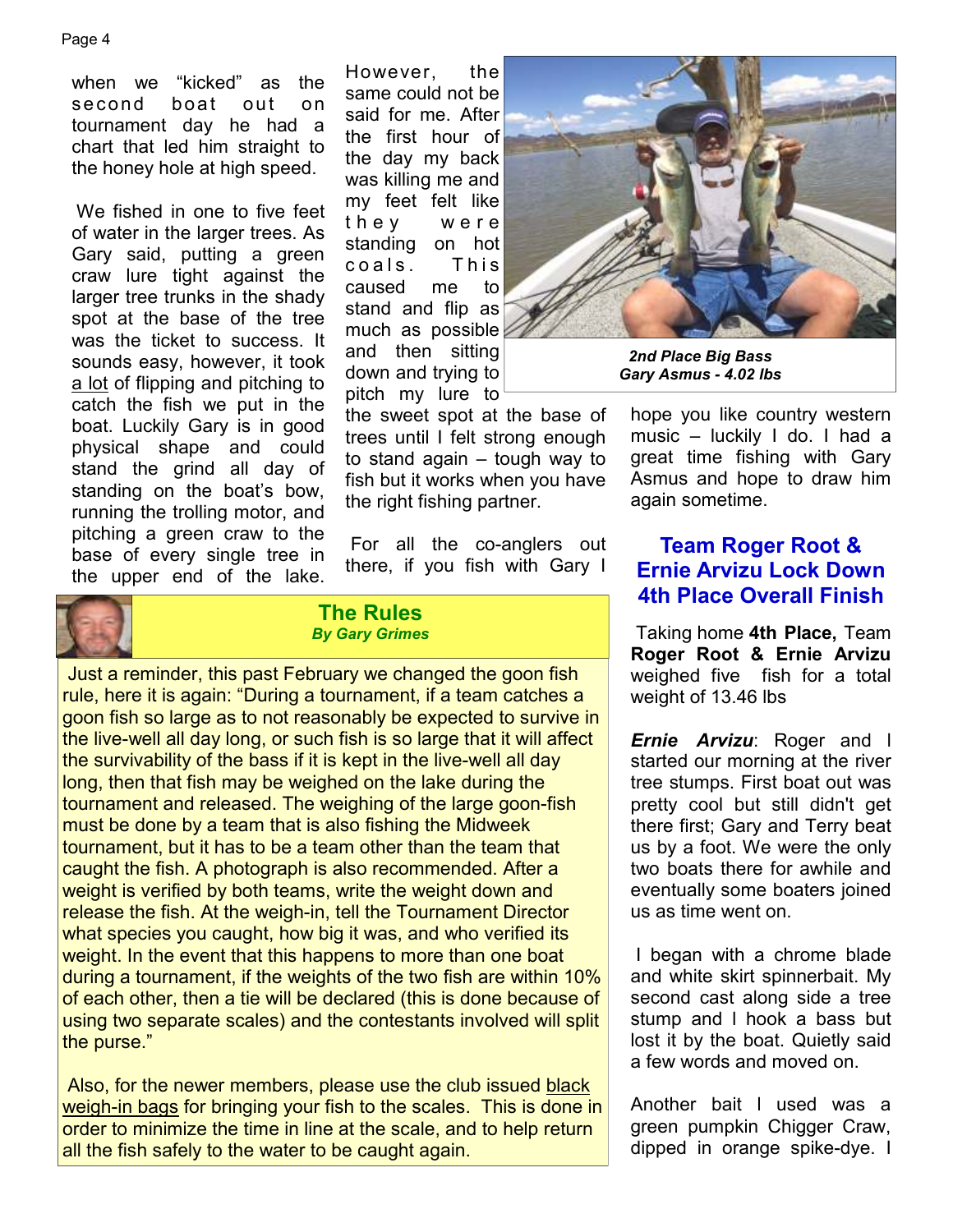

*4th Place Ernie Arvizu & Roger Root* 

tied on a green pumpkin Senko and it hooked a bass as it was falling by a tree stump. It was a three pound plus bass and l was hoping it would keep us in the game. These were my go to baits all day and that's the end of my story.

 Thanks Roger for a great few days at Alamo. I would also like to thank Sean and Todd for the helping hand towing Roger and l back to the launching area. Roger was able to get boat started and right back to fishing.

## **Team David Baca & Paul Ojala Fish Shallow For 5th Place**

A five fish limit weighing 13.26 lbs was enough to earn **David Baca & Paul Ojala** the **5th**  **Place** money.

*David Baca*: Fishing was great and we had a lot of fun if you don't count loosing a lot of good fish because of the rough paint finish on some old weed less jig heads cutting my line. All of our fish came off of trees and brush in 8 to 12 feet of water in the upper end of the lake. I caught all of my fish on a 4 inch Aaron Martens zipper worm and a pumpkin colored Yamamoto spider jig on a 3/8 ounce weed less football head. The fish wanted the bait moving or swimming and when you could find a large submerged branch close to the bottom, as soon as the bait would come over the top of the branch, it would get slammed. I had a great time fishing with Paul Ojala and he also caught a lot of good fish.



*5th Place David Baca & Paul Ojala* 

The bite started about sun up and just kept getting better as the day wore on.

## **Team Grimes & Spreitzer "Use The Force" For 6th Place**

 Bringing five fish to the scales weighing 12.32 lbs was enough to earn **Gary Grimes & Luke Spreitzer** the **6th Place** prize.

*Gary Grimes:* I had a great time fishing with Luke Spreitzer at Alamo, who apparently is well liked by many, as they kept encouraging him for the "force to be with him." Well, the force was apparently strong enough for us to squeak out a 6<sup>th</sup> place position. All of our fish were caught on Texas rigged plastics while fishing the brush and trees. Luke is a pleasure to fish with, and certainly a good fisherman, as I am pretty sure he caught more fish than I during the three days we fished together. I am glad I was able to contribute when it mattered on tournament day.

*Luke Spreitzer:* Gary and I prefished for two days and boy did we most definitely need both of those days to really hone-in on where and how we would target fish for the tournament. We really had only one bite to target all day and we were fishing in about 14 feet of water up in the river side of the lake. We would pitch out darker colored brush hogs and chigger craws up near the bases of trees. It was a grind all day doing the same thing, and we probably caught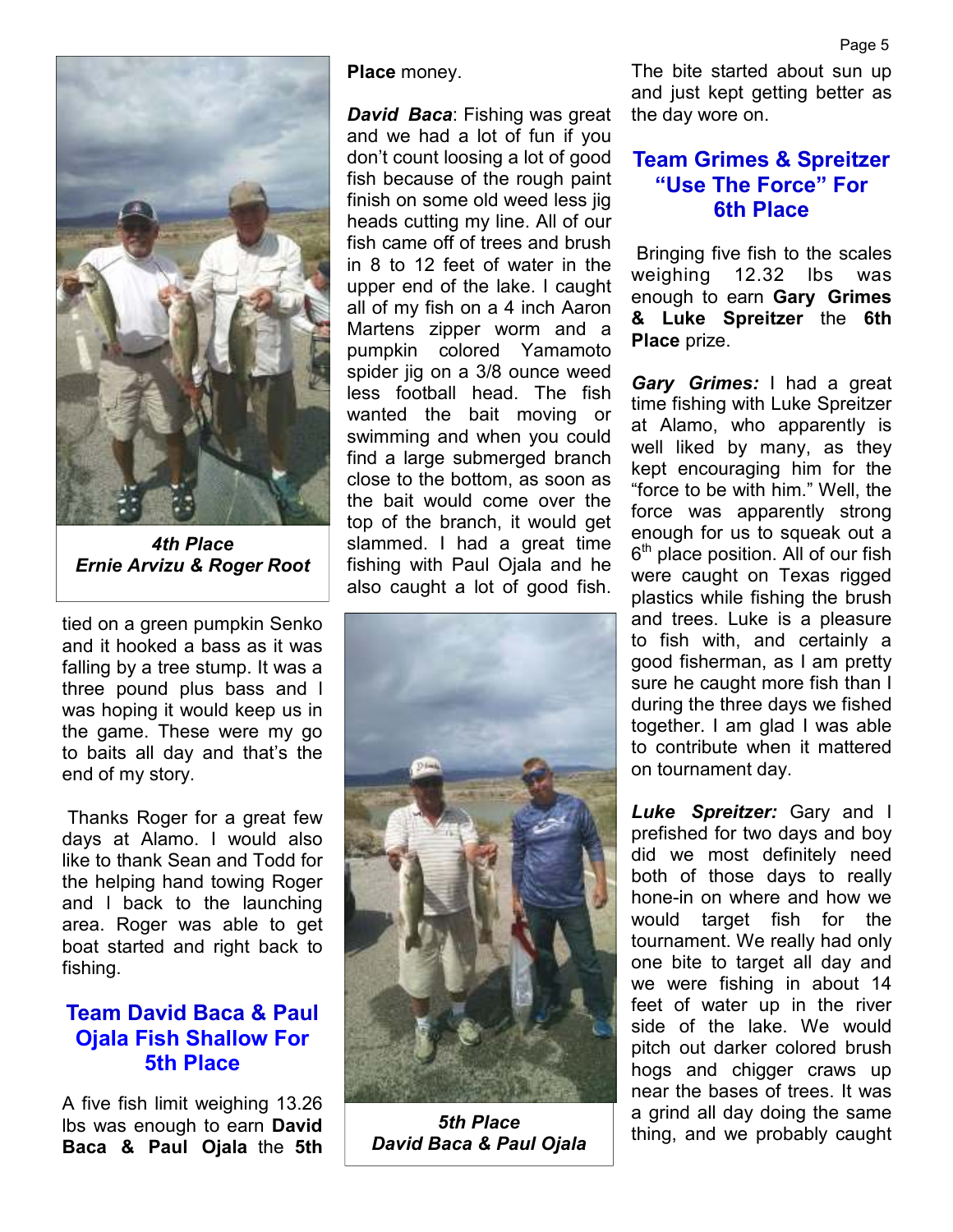

*6th Place Gary Grimes & Luke Spreitzer* 

around 5 fish each on tournament day. Our big fish for the day, which was close to 3 lbs, came in the last hour of fishing after we moved out to even deeper trees in about 20 feet of water and caught him tossing our baits up at the bases of the trees and letting them free fall to the bottom. Overall we had an awesome time and got to fish in a manner that neither of us had done before and I know I learned a lot.



**Weighing-In**  *By* **Jack Hughes Tmx Director**

The Alamo Tournament is an excellent example of why Midweek Bass Anglers is the largest bass club in the state.

This club was founded on the principles of enjoying bass fishing and sharing bass fishing knowledge with others so that all of us can become better bass fishermen. At Alamo these principles were shown over and over.

 Alamo is a small lake with many areas that a boat cannot access which makes it even smaller. During the tournament, on several occasions, I witnessed several boats within virtually arms length of each other all fishing the same area. The members in each boat were actually cheering on each other when one would catch a fish and kibitzing back and forth during practice and tournament day. In other clubs if you're within casting distance you are way to close.

 The evening before the tournament 50 plus members gathered for a BBQ and comradeship. The food was great, the weather nice and cool and the respect shown by each of our members to each other was outstanding. The main topic of many separate conversations was "this is what I was doing to catch bass today".

 Tournament day brought the club to one of our biggest challenges; launch and recovery from a ramp that can only be described as totally inadequate and virtually a one boat at a time launch and recovery. There were so many people helping during the launch and recovery all I can say is thanks to all of you. In

the normal world tempers would have been raised and words of disgust shouted. In MBA there was not one angry word between any of our members that I am aware of. Also just as important we had no damaged boats or trailers.

 I received from the park rangers a statement that they "wish all clubs and fishermen were as well behaved and courteous as our club". Well done everyone!

 Without mentioning names this tournament had another first. Two of our members paid the entry fee and covered the Co-Angler fee for two members who have had some bad financial luck. In both cases the Boaters were not very close friends to the Co's they helped. They did it because they knew the Co's loved to fish and they thought it would cheer them up, they were right.

 I rarely comment on the member I fished with unless we were in the money. This month I fished with Ingo Moura. To describe Ingo you have to use the words: gentleman, courteous, fun, good stick, sense of humor, considerate of your equipment, and a pleasure to have in your boat. If you're a boater and draw Ingo in the future all I can say is there is not a better Co in the club. Ingo I hope I draw you again soon!

 Finally, as we hit the hot weather start thinking of what you have to do to not get in trouble on the lake. Hydrate,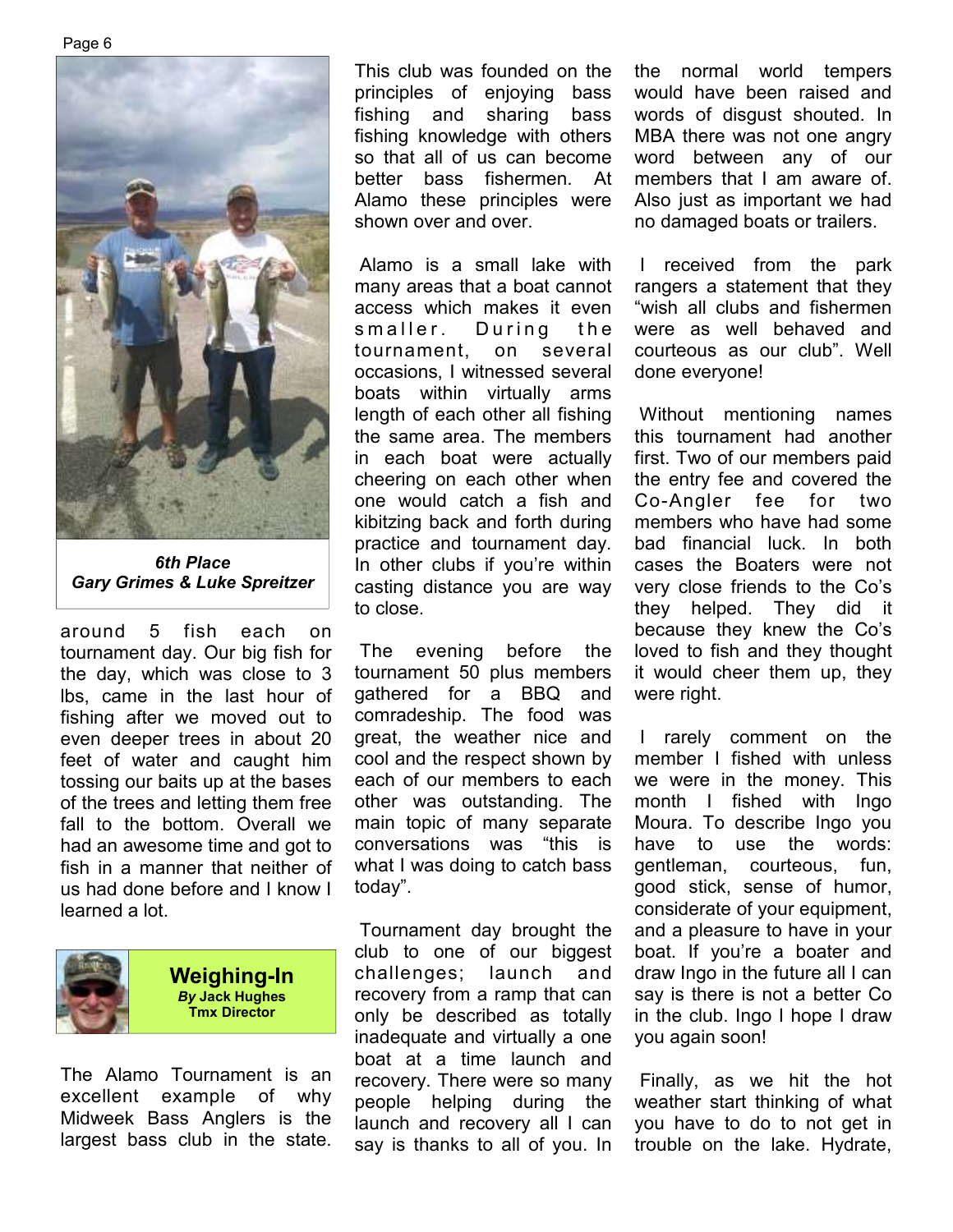Page 7

sun screen, refresh yourself on sun related First Aid procedures, big hat to reflect the sun, how to keep your fish alive, placing ice in your live well and the rest of actions one has to do when fishing in Arizona that most bass fishermen never experience. Also when fishing in hot weather people tend to not pay as close attention and accidents happen. Make sure your First Aid kit on your boat is up to date and items that are out dated are replaced.

# Photo Scrapbook - Lake Alamo-May 18, 2016



America